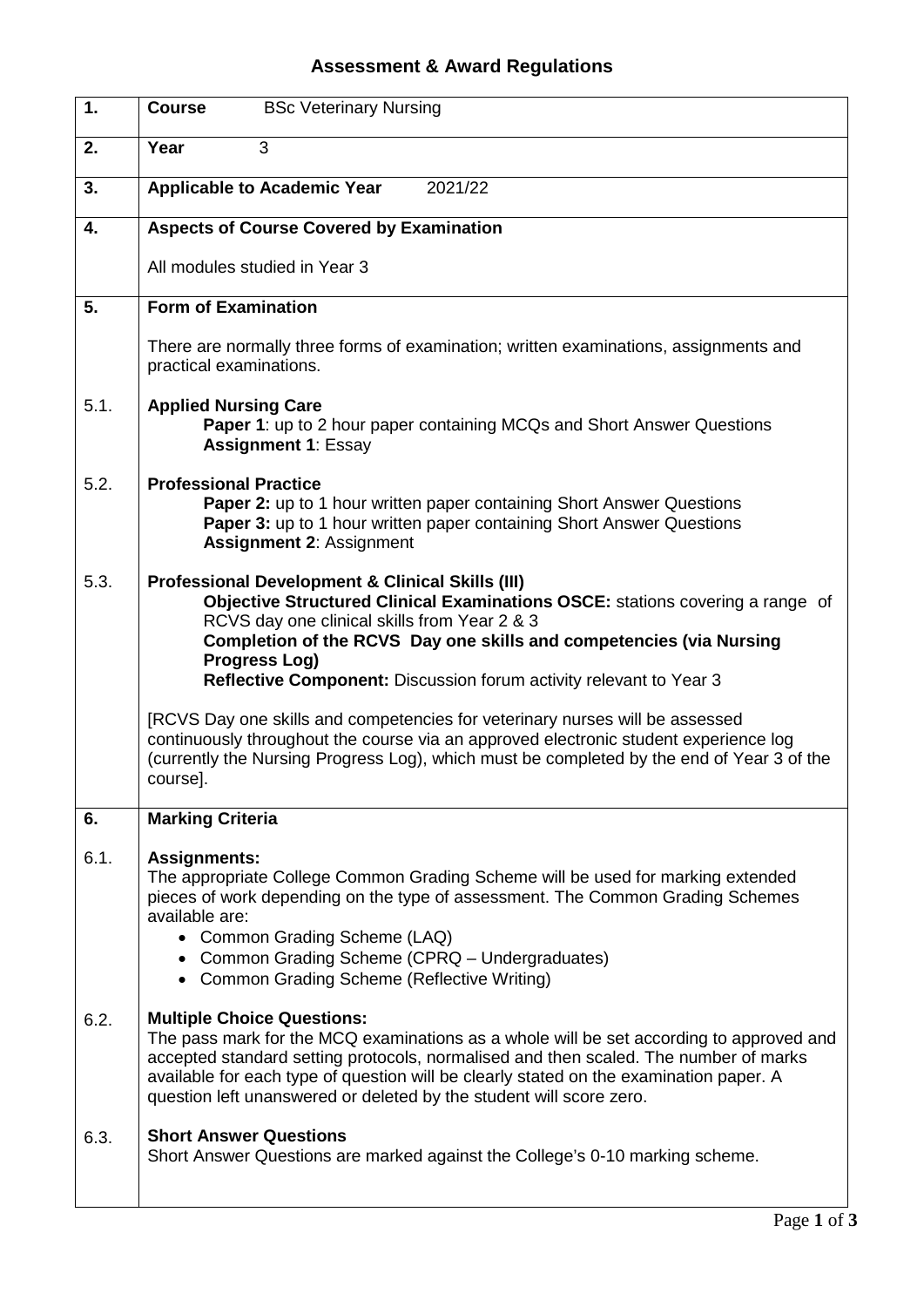## **Assessment & Award Regulations**

| 6.4.   | <b>Objective Structured Clinical Examinations (OSCEs)</b><br>A pass mark will be set for each station. The pass mark for the examination as a whole will<br>be set according to approved and accepted standard setting protocols, including if<br>appropriate a minimum number of stations to be passed, then normalised and scaled. |                                |                        |                                                                   |  |
|--------|--------------------------------------------------------------------------------------------------------------------------------------------------------------------------------------------------------------------------------------------------------------------------------------------------------------------------------------|--------------------------------|------------------------|-------------------------------------------------------------------|--|
| 6.5.   | <b>Reflective Component (Discussion Forum)</b><br>The discussion forum activity must be satisfactorily completed in accordance with the<br>guidelines and will be graded as pass or fail.                                                                                                                                            |                                |                        |                                                                   |  |
| 7.     | <b>Allocation of Marks and any Additional Requirements</b>                                                                                                                                                                                                                                                                           |                                |                        |                                                                   |  |
|        | <b>First Sit</b>                                                                                                                                                                                                                                                                                                                     | Weighting                      | <b>Credit</b><br>Value | <b>Resit</b>                                                      |  |
| 7.1.   | <b>Applied Nursing Care</b>                                                                                                                                                                                                                                                                                                          |                                | 25                     | As first sit.                                                     |  |
|        | Paper 1<br>Assignment 1                                                                                                                                                                                                                                                                                                              | 67%<br>33%                     |                        | A module<br>passed at                                             |  |
| 7.2.   | <b>Professional Practice</b><br>Paper 2<br>Paper 3<br>Assignment 2                                                                                                                                                                                                                                                                   | 20%<br>40%<br>40%              | 25                     | the second<br>attempt will<br>not be<br>capped. See<br>Section 10 |  |
| 7.3.   | <b>Professional Development &amp; Clinical Skills (III)</b><br><b>OSCEs</b><br>Complete the RCVS Day one skills & competencies<br><b>Reflective Discussion Forum</b>                                                                                                                                                                 | 100%<br>Pass/Fail<br>Pass/Fail | 10                     | below.                                                            |  |
| 8.     | <b>Requirements to Pass Overall</b>                                                                                                                                                                                                                                                                                                  |                                |                        |                                                                   |  |
| 8.1.   | Year 3 of the BSc Veterinary Nursing                                                                                                                                                                                                                                                                                                 |                                |                        |                                                                   |  |
| 8.1.1. | <b>Modules</b><br>In order to pass a module a student must obtain an aggregated average of<br>50% from the assessment activities combined<br><b>AND</b><br>At least 40% in each individual assessment activity                                                                                                                       |                                |                        |                                                                   |  |
| 8.1.2. | <b>BSc Year 3</b><br>To have achieved a pass in all modules                                                                                                                                                                                                                                                                          |                                |                        |                                                                   |  |
|        | <b>AND</b><br>To have achieved a pass in the practical examinations (OSCEs)<br><b>AND</b>                                                                                                                                                                                                                                            |                                |                        |                                                                   |  |
|        | To have achieved a pass in the Reflective Discussion Forum activity                                                                                                                                                                                                                                                                  |                                |                        |                                                                   |  |
|        | <b>AND</b><br>To have completed the RCVS Day one skills & competencies (Nursing Progress)<br>Log)                                                                                                                                                                                                                                    |                                |                        |                                                                   |  |
|        | <b>AND</b><br>To have completed the 1800 placement hours                                                                                                                                                                                                                                                                             |                                |                        |                                                                   |  |
| 9.     | <b>Requirements to Proceed</b>                                                                                                                                                                                                                                                                                                       |                                |                        |                                                                   |  |
| 9.1.   | To Proceed to Year 4 of the BSc Veterinary Nursing<br>To have met the requirements to pass Year 3 of the BSc overall (section 8.1.2).                                                                                                                                                                                                |                                |                        |                                                                   |  |
| 9.2.   | To Obtain the Award of FdSc Veterinary Nursing<br>To have met the requirements to pass Year 3 of the BSc overall (section 8.1.2).                                                                                                                                                                                                    |                                |                        |                                                                   |  |